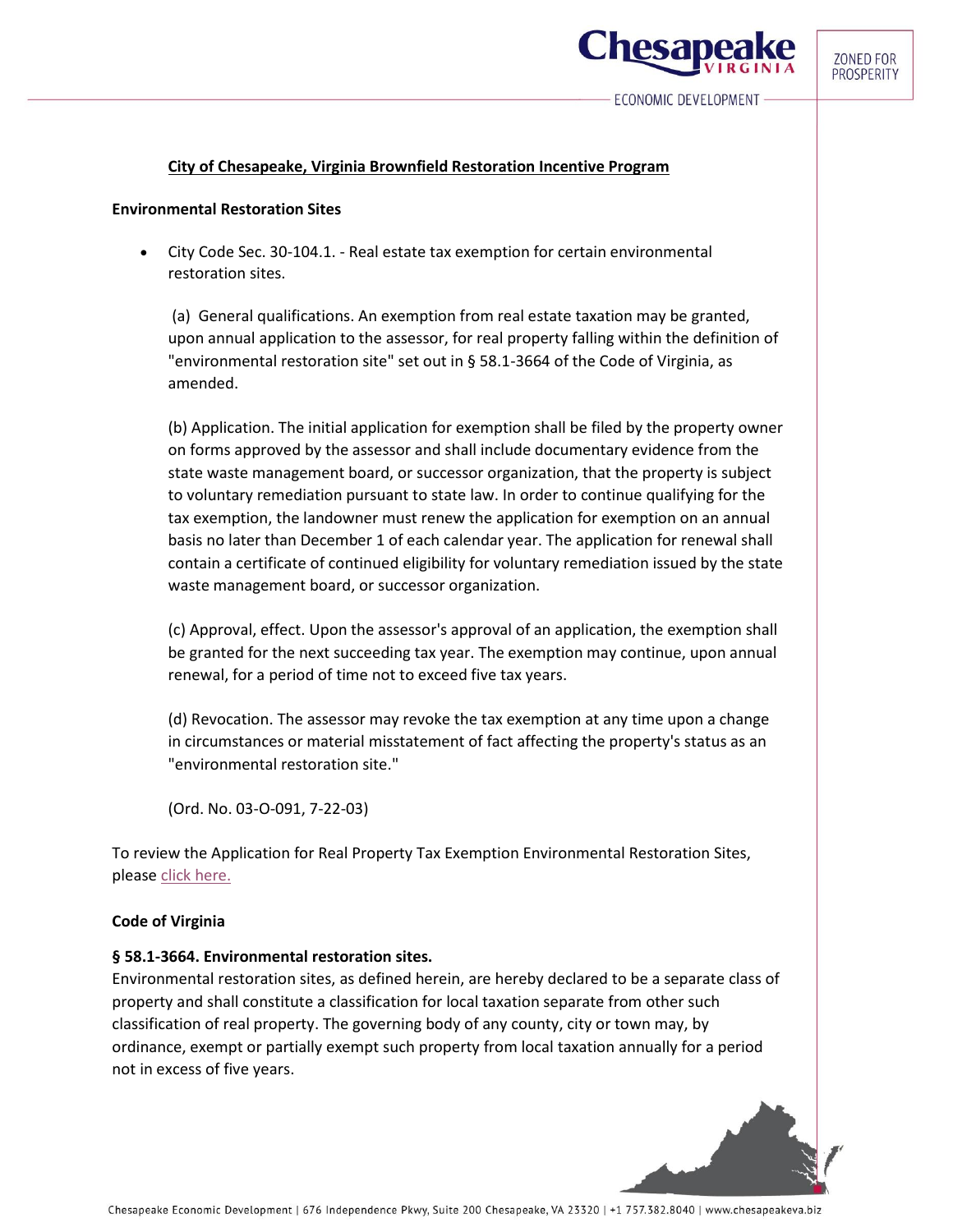# **Chesar**

#### ECONOMIC DEVELOPMENT

"Environmental restoration site" means real estate which contains or did contain environmental contamination from the release of hazardous substances, hazardous wastes, solid waste or petroleum, the restoration of which would abate or prevent pollution to the atmosphere or waters of the Commonwealth and which (i) is subject to voluntary remediation pursuant to § [10.1-1232](http://law.lis.virginia.gov/vacode/10.1-1232/) and (ii) receives a certificate of continued eligibility from the Virginia Waste Management Board during each year which it qualifies for the tax treatment described in this section.

# **Code of Virginia**

# **§ 10.1-1232. Voluntary Remediation Program.**

A. The Virginia Waste Management Board shall promulgate regulations to allow persons who own, operate, have a security interest in or enter into a contract for the purchase of contaminated property to voluntarily remediate releases of hazardous substances, hazardous wastes, solid wastes, or petroleum. The regulations shall apply where remediation has not clearly been mandated by the United States Environmental Protection Agency, the Department or a court pursuant to the Comprehensive Environmental Response, Compensation and Liability Act (42 U.S.C. § 9601 et seq.), the Resource Conservation and Recovery Act (42 U.S.C. § 6901 et seq.), the Virginia Waste Management Act (§ [10.1-1400](http://law.lis.virginia.gov/vacode/10.1-1400/) et seq.), the State Water Control Law (§ [62.1-44.2](http://law.lis.virginia.gov/vacode/62.1-44.2/) et seq.), or other applicable statutory or common law or where jurisdiction of those statutes has been waived. The regulations shall provide for the following:

1. The establishment of methodologies to determine site-specific risk-based remediation standards, which shall be no more stringent than applicable or appropriate relevant federal standards for soil, groundwater and sediments, taking into consideration scientific information regarding the following: (i) protection of public health and the environment, (ii) the future industrial, commercial, residential, or other use of the property to be remediated and of surrounding properties, (iii) reasonably available and effective remediation technology and analytical quantitation technology, (iv) the availability of institutional or engineering controls that are protective of human health or the environment, and (v) natural background levels for hazardous constituents;

2. The establishment of procedures that minimize the delay and expense of the remediation, to be followed by a person volunteering to remediate a release and by the Department in processing submissions and overseeing remediation;

3. The issuance of certifications of satisfactory completion of remediation, based on thenpresent conditions and available information, where voluntary cleanup achieves applicable cleanup standards or where the Department determines that no further action is required;

4. Procedures to waive or expedite issuance of any permits required to initiate and complete a voluntary cleanup consistent with applicable federal law; and

5. Registration fees to be collected from persons conducting voluntary remediation to defray the actual reasonable costs of the voluntary remediation program expended at the site.

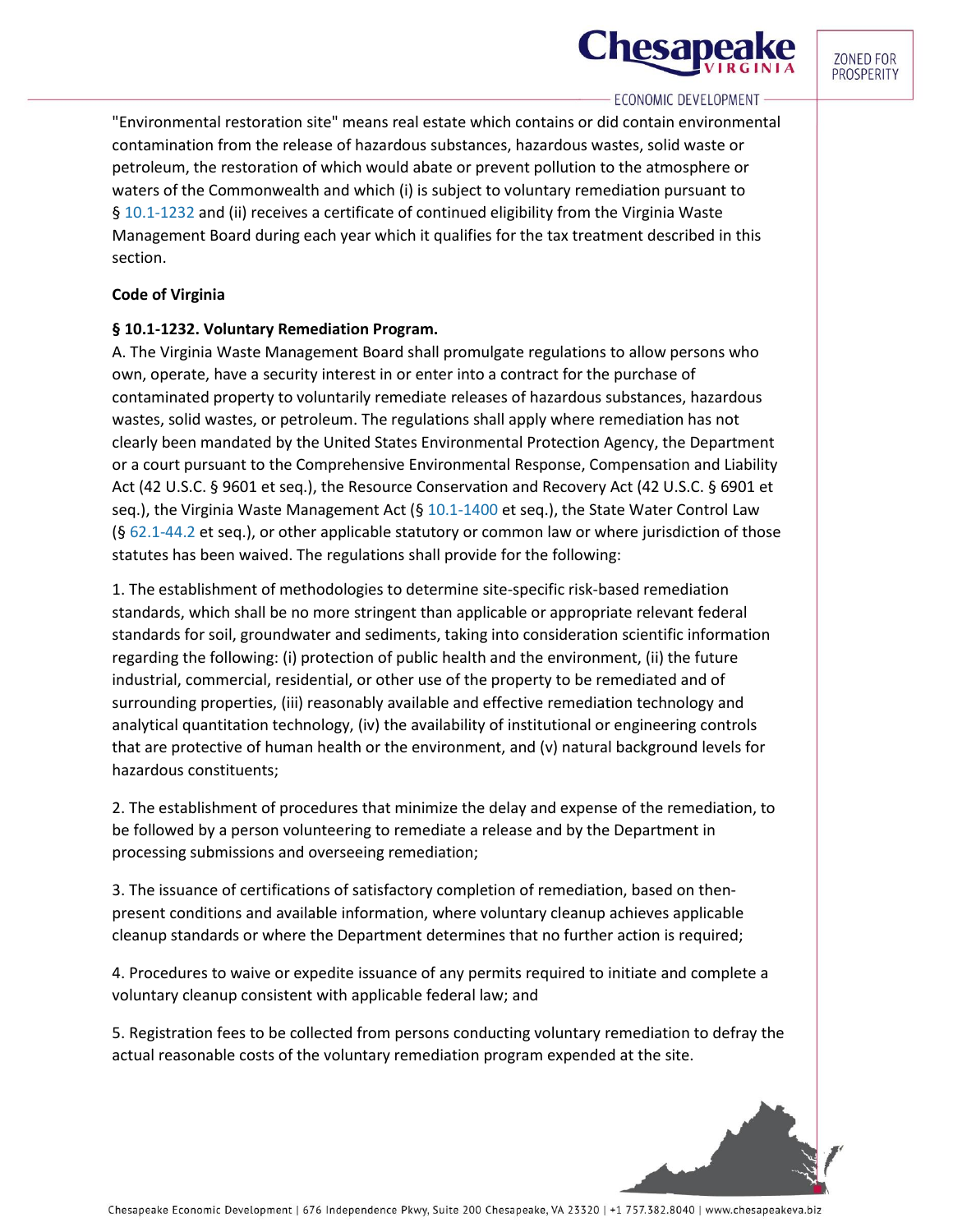

#### ECONOMIC DEVELOPMENT

B. Persons conducting voluntary remediations pursuant to an agreement with the Department entered into prior to the promulgation of those regulations may elect to complete the cleanup in accordance with such an agreement or the regulations.

C. Certification of satisfactory completion of remediation shall constitute immunity to an enforcement action under the Virginia Waste Management Act (§ [10.1-1400](http://law.lis.virginia.gov/vacode/10.1-1400/) et seq.), the State Water Control Law (§ [62.1-44.2](http://law.lis.virginia.gov/vacode/62.1-44.2/) et seq.), Chapter 13 (§ [10.1-1300](http://law.lis.virginia.gov/vacode/10.1-1300/) et seq.) of this title, or any other applicable law.

D. At the request of a person who owns, operates, holds a security interest in or contracts for the purchase of property from which the contamination to be voluntarily remediated originates, the Department is authorized to seek temporary access to private and public property not owned by such person conducting the voluntary remediation as may be reasonably necessary for such person to conduct the voluntary remediation. Such request shall include a demonstration that the person requesting access has used reasonable effort to obtain access by agreement with the property owner. Such access, if granted, shall be granted for only the minimum amount of time necessary to complete the remediation and shall be exercised in a manner that minimizes the disruption of ongoing activities and compensates for actual damages. The person requesting access shall reimburse the Commonwealth for reasonable, actual and necessary expenses incurred in seeking or obtaining access. Denial of access to the Department by a property owner creates a rebuttable presumption that such owner waives all rights, claims and causes of action against the person volunteering to perform remediation for costs, losses or damages related to the contamination as to claims for costs, losses or damages arising after the date of such denial of access to the Department. A property owner who has denied access to the Department may rebut the presumption by showing that he had good cause for the denial or that the person requesting that the Department obtain access acted in bad faith.

### **Virginia Voluntary Remediation Program**

**[http://www.deq.virginia.gov/Programs/LandProtectionRevitalization/RemediationProgram/V](http://www.deq.virginia.gov/Programs/LandProtectionRevitalization/RemediationProgram/VoluntaryRemediationProgram.aspx) [oluntaryRemediationProgram.aspx](http://www.deq.virginia.gov/Programs/LandProtectionRevitalization/RemediationProgram/VoluntaryRemediationProgram.aspx)**

There have been several recent programmatic changes with the Voluntary Remediation Program, all with the express intent to improve customer experience, reduce program retention time, and add value to projects. DEQ combined the Voluntary Remediation and Brownfield Programs and Meade Anderson is the Program Manager. The benefits are these two programs are now combined into one program to maximize their effectiveness.

DEQ offers a pre-application meeting or conference if needed to assist in providing an understanding of the program for those who are not familiar and we have set a goal of 30 days for application review rather than the 60 days allowed by the regulations. Additionally, once a site has been deemed eligible, DEQ conducts kickoff meetings to help both DEQ and the Participant understand specific needs and goals of each project, including timelines to best ensure the most seamless and timely technical document submittal and reviews. Also, the VRP